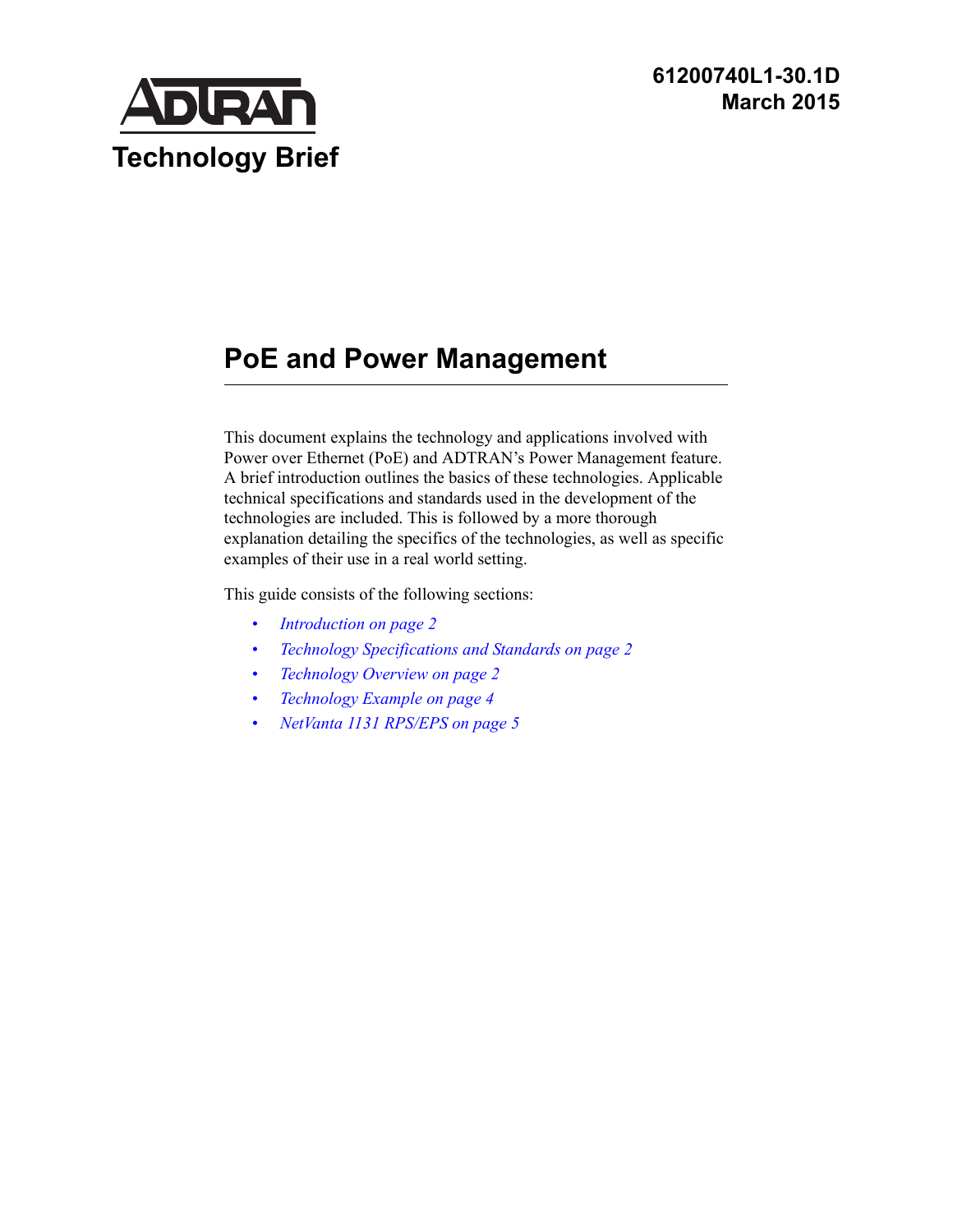## <span id="page-1-0"></span>**Introduction**

PoE is a technology that is used to transmit electrical power (along with data) to remote devices over a standard twisted-pair cable on an Ethernet network. PoE is used to provide power to a variety of network appliances including, but not limited to, IP phones, IP cameras, and wireless access points (APs). PoE can be a cost-effective and convenient method of powering devices in currently existing areas where upgrading the infrastructure is prohibited by a variety of factors.

Power Management is a feature that, as its name implies, manages the available power output of a power sourcing unit. It works in conjunction with PoE, and is a feature in certain ADTRAN units where the potential usage of supported PoE devices exceeds the total available electrical power that can be supplied by the powering unit.

## <span id="page-1-1"></span>**Technology Specifications and Standards**

The current PoE standard is governed by clause 33 contained in IEEE 802.3af (IEEE 802.3-2005). The specification that will supersede the current standard in the near future is IEEE 802.3at.

Power Management is not an industry regulated technology and functions according to ADTRAN specifications.

## <span id="page-1-2"></span>**Technology Overview**

#### **Power over Ethernet**

PoE can be used in 10Base-T and 100Base-TX networks, as well as in 1000Base-T (Gigabit Ethernet) applications due to a phantom power technique that allows power to be transmitted over data transmission wire pairs. PoE provides 48 VDC over two pairs of a CAT 3/CAT 5e Ethernet cable. The maximum current of 400 mA provides a maximum load power of 15.4 W prior to power losses within the system.

The IEEE specification for PoE requires that at least two devices be present in the network for operation. These devices represent two different types. These types are powered devices (PDs) and power sourcing equipment (PSE).

A PD is a device that operates on power supplied by a PSE rather than conventional means. PDs cover a broad range of network equipment, and can operate in one of two modes, A or B. The mode that is used is determined by the PSE. The two modes differ in the wire pairs/pins used in the process. Mode A uses pins 1, 2, 3, and 6 while mode B uses pins 4, 5, 7, and 8. Consequently, mode B requires that a 4-pair cable be used. In order to indicate its compliance with IEEE standard 802.3af, the PD places a 25 K $\Omega$  resistance between the powered pairs. In order to stay powered, the PD must use 5 to 10 mA continuously for at least 60 ms with no greater than 400 ms since its last use.

The PSE device is classified in one of two ways, as a midspan or an endspan. A midspan simply functions as a power supply for the PD and is placed between the non-PoE switch and the PD, having no effect on the data. An endspan combines an Ethernet switch with the necessary hardware to transmit PoE along with the data. Midspans are typically used when there is no need to add a new switch to the network but rather to add PoE capability to an existing network.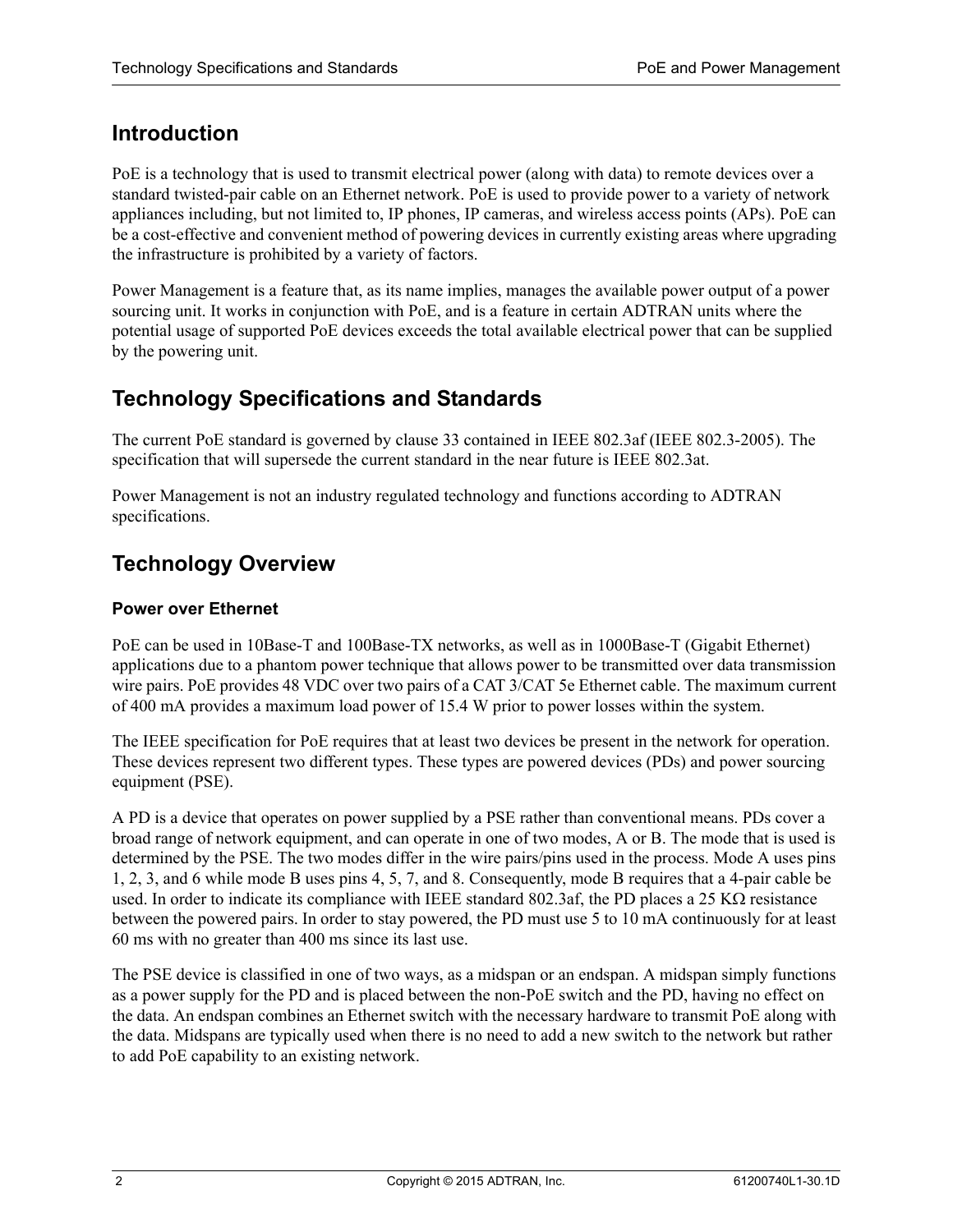### **PoE+**

PoE+ is a higher powered version of PoE. PoE+ is necessary to support devices, such as 802.11n access points, pan tilt zoom (PTZ) cameras, and other class 4 devices whose power demands exceed the capabilities of standard PoE. Units that support PoE+ can provide a maximum of 25.5 W of power per port. Depending on the number of ports utilizing PoE or PoE+ and the total internal power of the units power supply, a full 25.5 W may not be available for each port. If there is insufficient power available to support the request of a PD, the power could be limited. Use the **show power inline** command to determine if there is insufficient power to support a PD. The limited case is only valid for PoE+ devices that use link layer discovery protocol (LLDP) to negotiate power.

#### **Power Management**

The Power Management feature measures, in real time, the total power used by all connected PDs. The difference in the total allocated power and the total available power from the unit is called the available power.

When the Power Management feature detects a PD connected to a port in the unit, it determines if there is enough available power for the device based on the PD's power budget requirement. The PD will fall into one of five classes that dictates the maximum amount of power that it will use. These classes can be found in the table below. A PD uses resistance to indicate its power class to the PSE. If the power requirement of the PD is within the range of the available power on the PSE, and the total allocated power is below the guard band (a value that serves as a buffer for the total allocated power), then the PSE allows power to be transmitted to the PD. If there is not enough available power, then power is not allowed on the port. If something causes the total allocated power to exceed the limit of the PSE, then the power management feature begins shutting down the power to ports, starting with the highest port numbers, until it is below the threshold that the PSE is capable of supplying.

| <b>Class</b>   | <b>Description</b> | <b>Power Budget Requirement</b> | <b>PD Range</b> |  |
|----------------|--------------------|---------------------------------|-----------------|--|
| 0              | Default            | 15.4 W                          | 0.44 to 12.95 W |  |
|                | Optional           | 4.0 W                           | 0.44 to 3.84 W  |  |
| $\overline{2}$ | Optional           | 7.0 W                           | 3.84 to 6.49 W  |  |
| 3              | Optional           | 15.4 W                          | 6.49 to 12.95 W |  |
| 4              | Reserved           | > 15.4 W                        | 15.4 to 25.5 W  |  |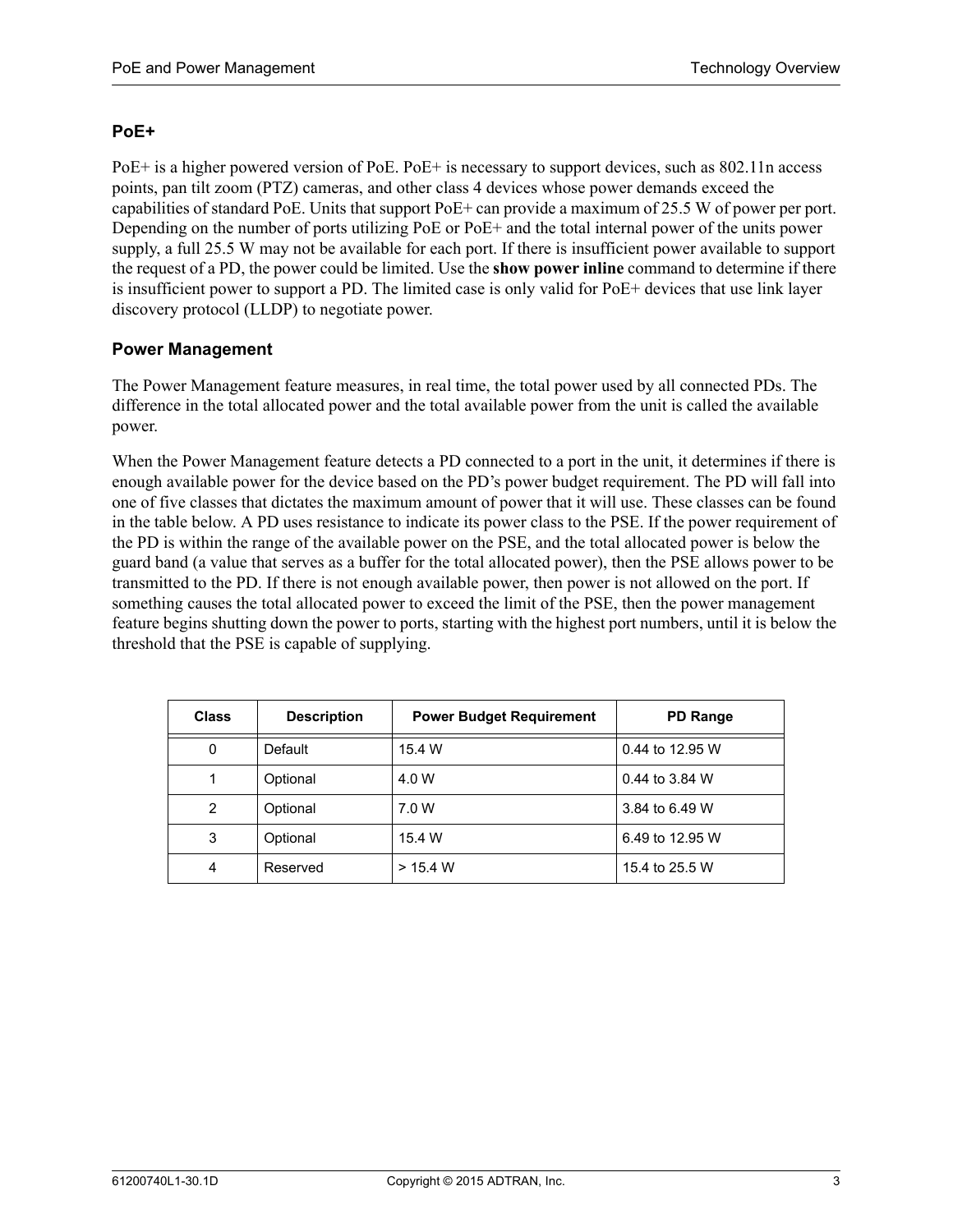## <span id="page-3-0"></span>**Technology Example**

There is no configuration necessary for either PoE or power management. Each technology functions according to its specifications. The following example shows the output of the **show power inline** command. This command shows the total available power of the unit along with the allocated power and status of each connected PoE device. Ports 1 through 17 are class 0 devices, each using 10 W of power. The guard band of this device is 166 W. With 170 W currently being consumed, the device on port 19 has been denied power. If one of the currently powered ports were to decrease its power consumption, or one of the devices were disconnected so that the allocated power fell below the guard band, then port 19 would power up.

#### #**show power inline**

Total Power: 185.000W Total Power Used: 170.000W Total Power Available: 15.000W Average Total Power Used: 167.500W For a new device to be powered, there must be at least 19W available power.

| Interface Admin |      | <b>Status</b> | Power  | Class(Watts) |
|-----------------|------|---------------|--------|--------------|
| swx 0/1         | auto | Delivering    | 10.000 | Class 0      |
| swx 0/2         | auto | Delivering    | 10.000 | Class 0      |
| swx 0/3         | auto | Delivering    | 10.000 | Class 0      |
| swx 0/4         | auto | Delivering    | 10.000 | Class 0      |
| swx 0/5         | auto | Delivering    | 10.000 | Class 0      |
| swx 0/6         | auto | Delivering    | 10.000 | Class 0      |
| swx 0/7         | auto | Delivering    | 10.000 | Class 0      |
| swx 0/8         | auto | Delivering    | 10.000 | Class 0      |
| swx 0/9         | auto | Delivering    | 10.000 | Class 0      |
| swx 0/10        | auto | Delivering    | 10.000 | Class 0      |
| swx 0/11        | auto | Delivering    | 10.000 | Class 0      |
| swx 0/12        | auto | Delivering    | 10.000 | Class 0      |
| swx 0/13        | auto | Delivering    | 10.000 | Class 0      |
| swx 0/14        | auto | Delivering    | 10.000 | Class 0      |
| swx 0/15        | auto | Delivering    | 10.000 | Class 0      |
| swx 0/16        | auto | Delivering    | 10.000 | Class 0      |
| swx 0/17        | auto | Delivering    | 10.000 | Class 0      |
| swx 0/18        | auto | Searching     | 0.000  | N/A          |
| swx 0/19        | auto | Denied        | 0.000  | N/A          |
| swx 0/20        | auto | Searching     | 0.000  | N/A          |
| swx 0/21        | auto | Searching     | 0.000  | N/A          |
| swx 0/22        | auto | Searching     | 0.000  | N/A          |
| swx 0/23        | auto | Searching     | 0.000  | N/A          |
| swx 0/24        | auto | Searching     | 0.000  | N/A          |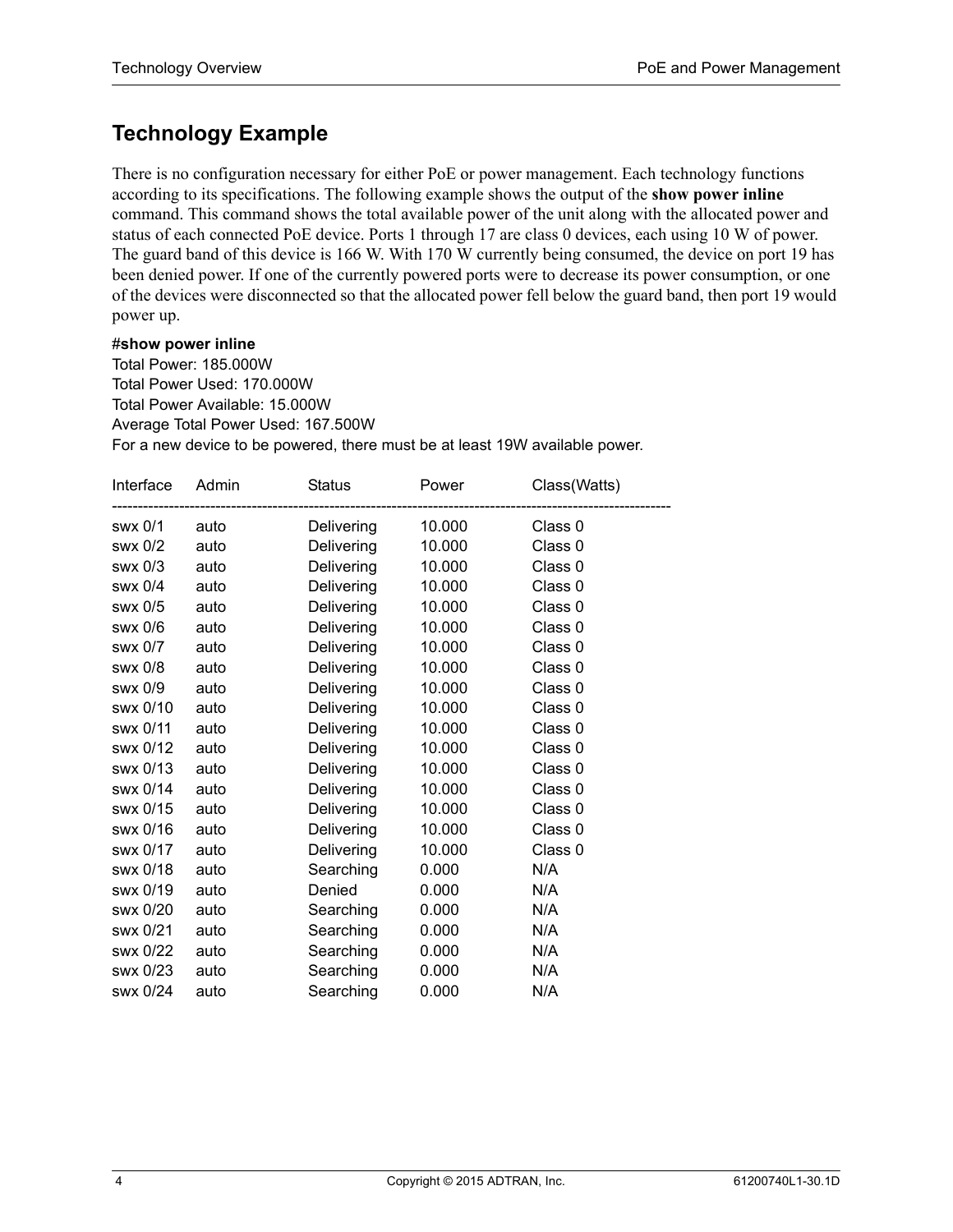## <span id="page-4-0"></span>**NetVanta 1131 RPS/EPS**

The NetVanta 1131 Redundant Power Supply (RPS)/Extended Power Supply (EPS) is designed to function in conjunction with certain NetVanta units. The NetVanta 1131 RPS/EPS has three RPS outputs and one EPS output for use with RPS/EPS equipped NetVanta switches. Refer to Table [1 on page](#page-5-0) 6 for a list of supported switches.

When connected, the RPS will provide 120 W of redundant or backup power should the internal power supply fail. The units will automatically switch to RPS when needed, providing uninterrupted power to the unit.

When an EPS is connected to a switch with EPS support, the EPS may be used to provide backup PoE or, in some cases, additional PoE. Refer to Table [1 on page](#page-5-0) 6 to determine EPS support for each switch. When an EPS provides additional PoE, the internal and external supplies will use load sharing to provide up to 740 W of power for PoE applications. If the internal power supply fails, the EPS will provide up to 370 W of power for PoE applications. The units will automatically switch to EPS when needed.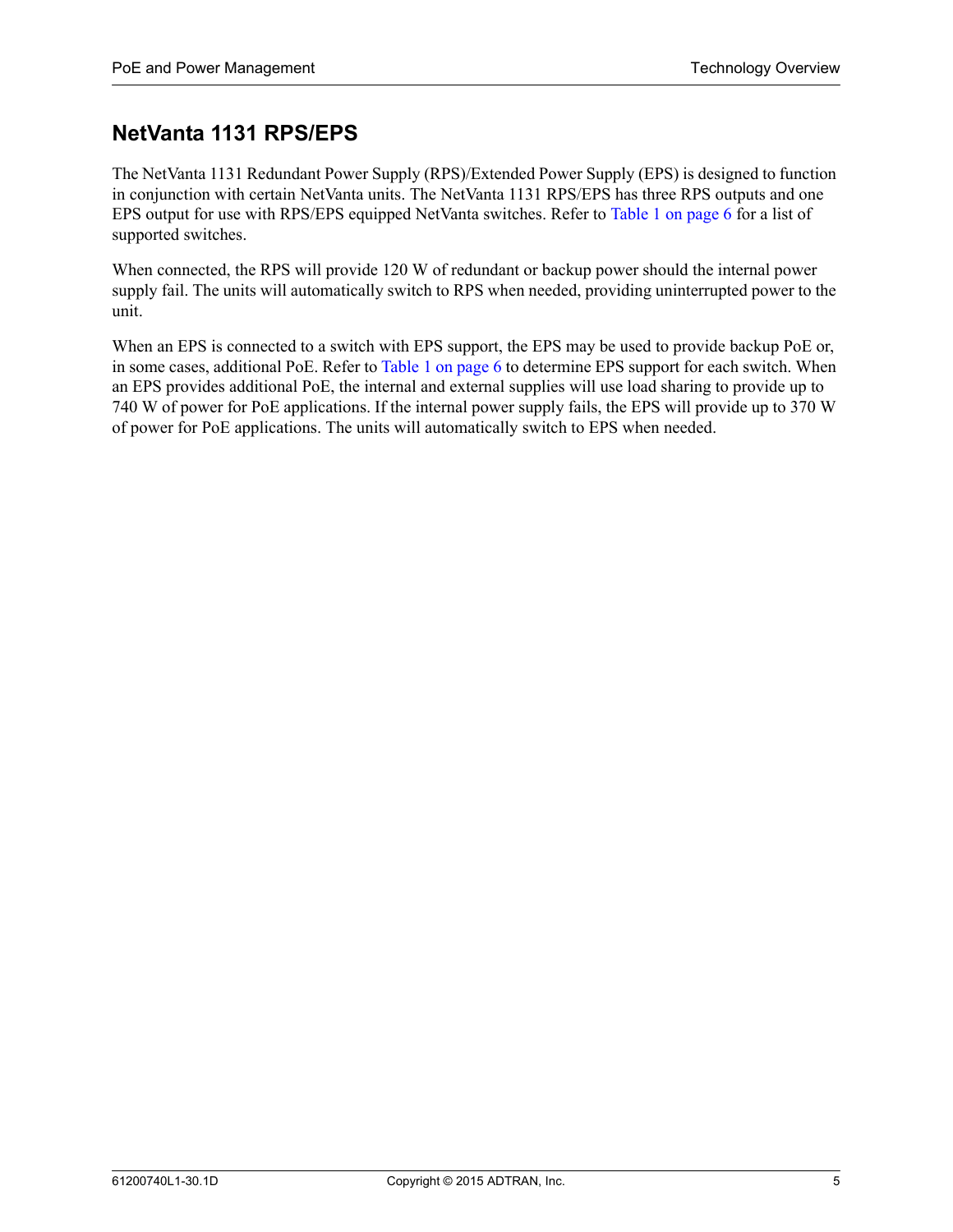<span id="page-5-0"></span>

| Model / Part Number(s)                                                                  | 802.3af<br>(PoE)          | 802.3at<br>$(PoE+)$ | <b>RPS Support</b>        | <b>EPS Support</b><br>for Backup<br>PoE | <b>EPS Support</b><br>for Additional<br><b>PoE</b> | <b>PoE Power</b><br>Available<br>without an<br><b>EPS</b> | Number of<br><b>PoE Capable</b><br><b>Ports</b> |
|-----------------------------------------------------------------------------------------|---------------------------|---------------------|---------------------------|-----------------------------------------|----------------------------------------------------|-----------------------------------------------------------|-------------------------------------------------|
| NetVanta 1224 Series<br>1200580L1<br>1200584L1                                          | $\mathsf{X}$              |                     |                           |                                         |                                                    | 370W                                                      | 24                                              |
| NetVanta 1234 Series<br>(1st, 2nd, and 3rd Gen.)<br>1700595G1<br>1702595G1<br>1703595G1 | $\boldsymbol{\mathsf{X}}$ |                     |                           |                                         |                                                    | 370 W                                                     | 24                                              |
| NetVanta 1235P<br>1700595G10                                                            | $\boldsymbol{\mathsf{X}}$ |                     | $\boldsymbol{\mathsf{X}}$ | $\boldsymbol{\mathsf{X}}$               | $\mathsf X$                                        | 370W                                                      | 24                                              |
| NetVanta 1238P<br>(1st, 2nd, and 3rd Gen.)<br>1700599G1<br>1702599G1<br>1703599G1       | $\boldsymbol{\mathsf{X}}$ |                     |                           |                                         |                                                    | 370 W                                                     | 48                                              |
| NetVanta 1531P<br>1700571F1                                                             | $\mathsf{X}$              | $\mathsf{X}$        |                           |                                         |                                                    | 65 W                                                      | 8                                               |
| NetVanta 1534P<br>(1st Gen.)<br>1700591G1                                               | $\boldsymbol{\mathsf{X}}$ |                     |                           |                                         |                                                    | 370 W                                                     | 24                                              |
| NetVanta 1534P<br>(2nd Gen.)<br>1702591G1                                               | $\boldsymbol{\mathsf{X}}$ | $\mathsf X$         | $\mathsf X$               | $\mathsf X$                             |                                                    | 370W                                                      | 24                                              |
| NetVanta 1534P<br>$(2.1 \text{ Gen.})$<br>1702591G2                                     | $\mathsf X$               | $\pmb{\times}$      | $\pmb{\times}$            | $\pmb{\times}$                          | $\mathsf{X}$                                       | 370 W                                                     | 24                                              |